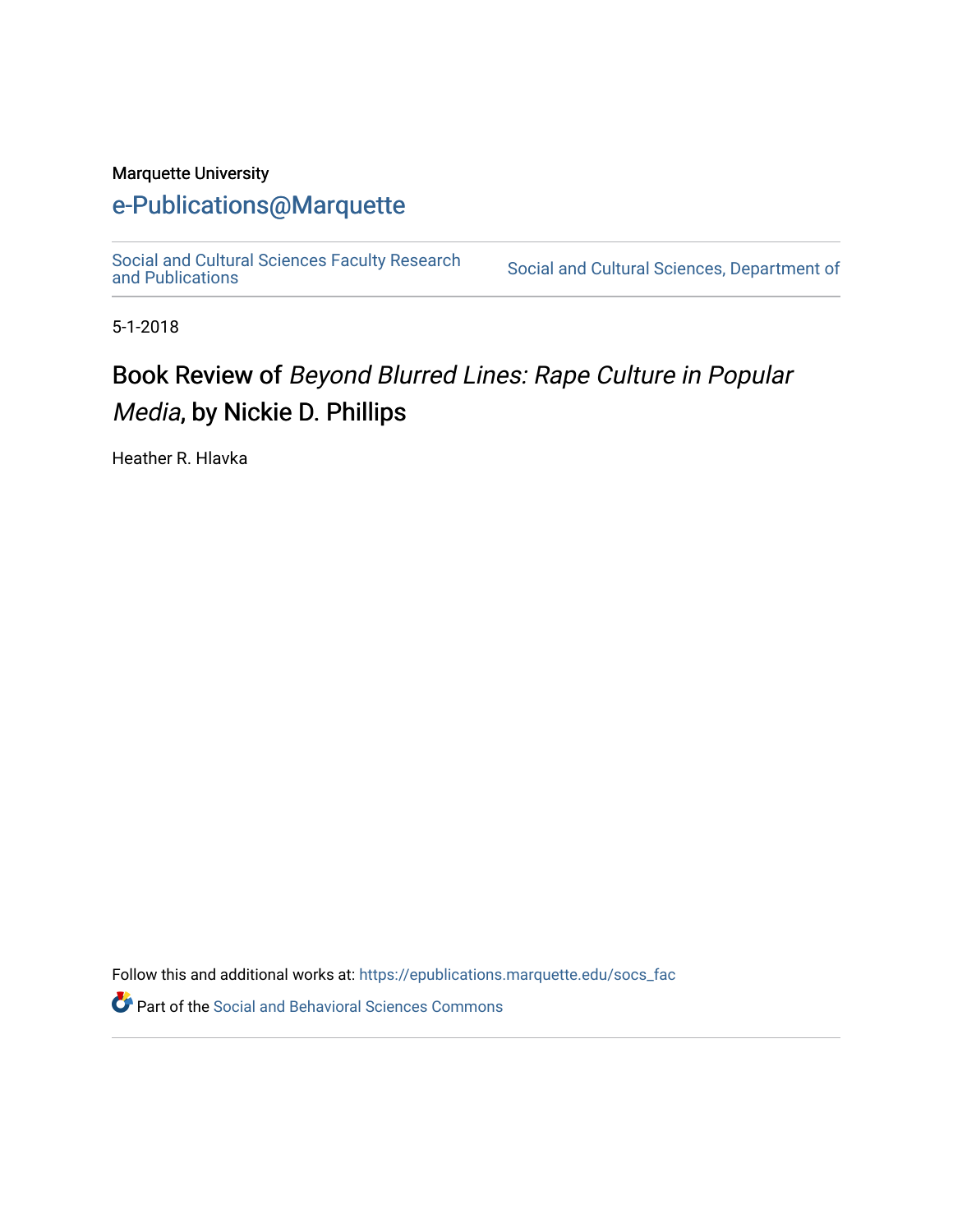#### **Marquette University**

## **e-Publications@Marquette**

## *Social and Cultural Sciences Faculty Research and Publications/College of Arts and Sciences*

*This paper is NOT THE PUBLISHED VERSION;* **but the author's final, peer-reviewed manuscript.** The published version may be accessed by following the link in th citation below.

*Contemporary Sociology : A Journal of Reviews*, Vol. 47, No. 3 (May 1, 2018): 351-353. [DOI.](https://doi.org/10.1177%2F0094306118767651ii) This article is © SAGE Publications and permission has been granted for this version to appear in [e-](http://epublications.marquette.edu/)[Publications@Marquette.](http://epublications.marquette.edu/) SAGE Publications does not grant permission for this article to be further copied/distributed or hosted elsewhere without the express permission from SAGE Publications.

# Book Review of *Beyond Blurred Lines: Rape Culture in Popular Media*, by Nickie D. Phillips

#### Heather R. Hlavka

Social and Cultural Sciences, Marquette University, Milwaukee, WI

From the popularity and criticism of Robin Thicke's song "Blurred Lines" to rape cases that have filled mainstream media, including those associated with Steubenville, Ohio; New Delhi, India; Brock Turner; and Emma Sulkowicz's performance art piece "Carry That Weight"—the concept of rape culture has gone viral. But the idea of rape culture is not new. From its origins in academic discourse during the 1970s to the popular discourses of today, the term "rape culture" has permeated our collective imagination. Hook-up culture, microaggressions, trigger warnings, slut-shaming, and school dress-code violations are now shared household discussions. Defining and recognizing the term is no longer solely on the agendas of feminists, scholars, and activists. Now, as Nickie Phillips shows in her book *Beyond Blurred Lines: Rape Culture in Popular Media*, we are all in the game—dictating and deciding what sexual violence is and how we, as a culture, should respond.

Using a cultural criminological framework, Nickie Phillips provides a contemporary overview of the term "rape culture," its rise and forms of use in a variety of spheres, including television, gaming, comic book culture, and college campuses, and the conservative backlash that has followed. Using news articles, blogs, websites, and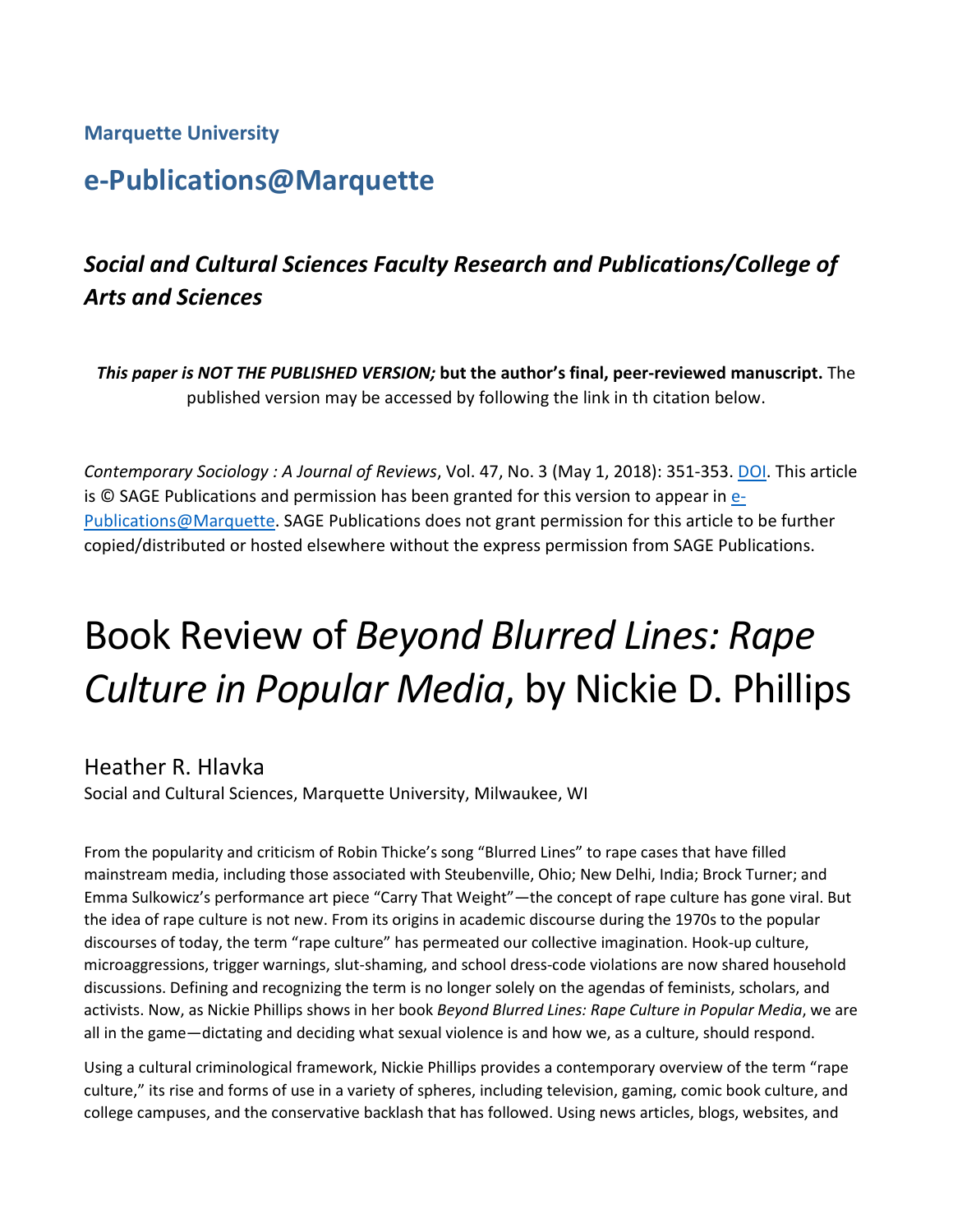social media, Phillips aims to show how between 2012 and 2015 "popular culture itself became one of the primary sites through which rape culture was understood, negotiated, and contested" (p. 68).

Early chapters of *Beyond Blurred Lines* trace the origins of the concept of rape culture and its contemporary evolution as it moved into the mainstream. From academia to urban dictionaries, Chapters One and Two consider the social meanings of sexual violence and attend to the positioning of and backlash against the concept of rape culture. Phillips focuses on notorious rape cases such as those involving Bill Cosby and our suspicion and skepticism evidenced through social media. In Chapter Three, she considers how popular culture is part of our social fabric and introduces rape representations on television, such as those found in *Game of Thrones*. Phillips provides a crash course in social media misogyny, tracking how we think and talk about rape.

And while the term "rape culture" has certainly, and finally, entered the mainstream, it is but one of many lenses through which to view our misogynist culture. For example, Chapters Four and Five address "geek spaces"—specifically, gaming and comic book communities—as subcultures that have more recently become dominant institutions and contested sites for debate about gender oppression and sexual harassment. Phillips argues that controversies in geek spaces have served to reinforce and undercut feminist messaging about rape culture, as "those who feel aggrieved have effectively and strategically reframed the feminist interventions evidenced" there by characterizing them as misguided, hypersensitive, hysterical propaganda in promotion of the gender wars (p. 140).

Phillips's review of this backlash transitions well into Chapter Six on college campus rape culture, where conservative anti-feminists and men's rights groups emerged as vocal critics of the acknowledgement of rape culture despite report after report ofthe failures of colleges and universities to appropriately and legally respond to complaints of sexual assault, including problems with law enforcement, campus investigations, and victim service responses. The college campus has become a micro-site for examining aggrieved male entitlement, just as geek spaces reveal how gendered oppression and harassment thrive despite feminist gains.

Phillips argues that this intensified discourse about the concept of rape culture has created an interesting space in which to negotiate how violence against women is ignored and condoned; but it is also a space in which politics and policy-making are affected (Chapter Seven). As we collectively condemn sexual violence, in the same breath we argue about its meaning, how to define it, and how to prevent it. We need look no further than college campuses and new federal attention to Title IX, legislative changes to the concept of affirmative consent, and our cultural reception of "locker room talk" in the U.S. 2016 presidential election to understand our numerous and conflicting reactions to rape and misogyny.

Phillips concludes her book with a brief review of sex offender legislation and summarizes academic and legal critiques of laws and punishment that are directly conflicting with feminist ideas for rape reform goals. Rather than addressing sexual assault as rooted in a patriarchal society, we continue to promote stranger-danger rape myths that simply aid a capitalist society in which color-changing nail polish becomes the answer to rape prevention rather than addressing gender and race power imbalances and the education required to combat misogyny and violence.

Feminists have long contended that we live in a culture in which for some sexual violence is a criminal violation and for others it is "20 minutes of action" (as Brock Turner's father characterized his son's actions in a statement to the judge). Phillips explores the contemporary social meanings of sexual violence as it was dislodged from its academic roots and permeated popular media; therefore, this work is suited for mainstream consumption as well as undergraduate college students. Scholars in cultural studies, criminology, and feminist studies will be interested in Phillips's attention to discourse and meaning and should seek to put this work in conversation with criminological and intersectional theories of crime, violence, and media representation.